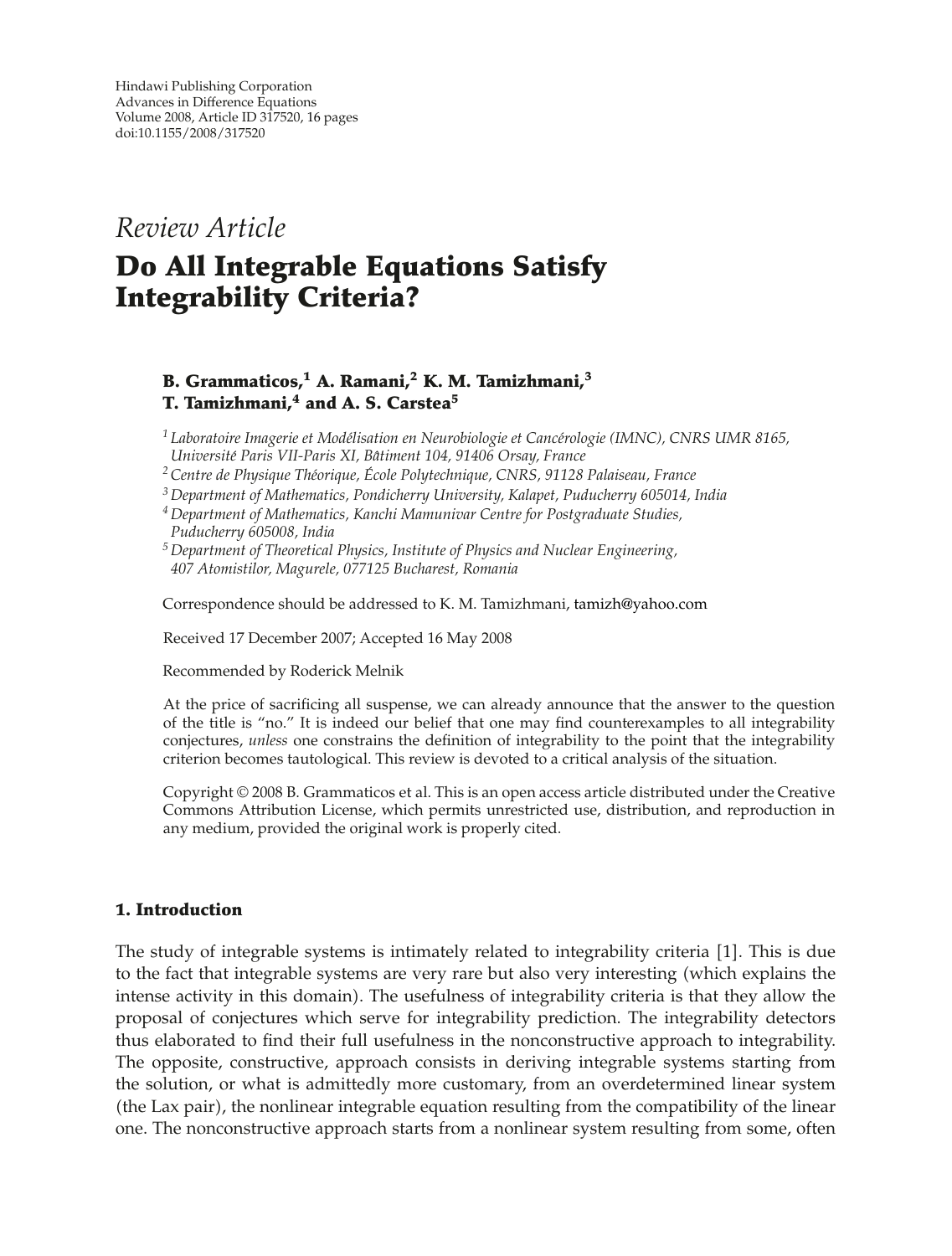physical, usually realistic, model. It is then of the utmost importance to know whether this system is integrable since integrability conditions the long-term behaviour of its solutions. A reliable integrability detector is a most valuable tool.

In the domain of continuous systems, the use of complex analysis has made possible the development of specific and efficient tools for integrability prediction, and actual integration of systems expressed as (ordinary or partial) differential equations. According to Poincaré [2], to integrate a differential equation is to find for the general solution an expression, possibly multivalued, in terms of a finite number of functions. The word "finite" indicates that integrability is related to a *global* rather than a *local* knowledge of the solution. However, this definition is not very useful unless one defines more precisely what is meant by "function." By extending the solution of a given ordinary differential equation (ODE) into the complex domain, one has the possibility, instead of asking for a global solution for an ODE, to look for solutions locally and obtain a more global result by analytic continuation. If we wish to define a function, we must find a way to treat branch points, that is, points around which two (at least) determinations are exchanged. This can be done through various uniformization procedures provided the branch points are fixed. Linear ODEs are such that all the singularities of their solutions are fixed and are thus considered integrable. In the case of nonlinear ODEs, the situation is not so simple due to the fact that the singular points in this case may depend on the initial conditions: they are movable. The genius of Painlevé  $[3, 4]$  was to decide to look for those of the nonlinear ODEs the solutions of which were free from movable branch points. The success of this approach is well known: the Painlevé transcendents have been discovered in that way and their importance in mathematical physics is ever growing. The Painlevé property, that is absence of movable branch points, has been since used with great success in the detection of integrability [5–8].

We must stress one important point here. The Painlevé property as introduced by Painlevé is not just a *predictor* of integrability but practically a *definition* of integrability. As such it becomes a tautology rather than a criterion. It is thus crucial to make the distinction between the Painlevé property and the algorithm for its investigation. The latter can only search for the absence of Painlevé property *within certain assumptions*. The search can thus lead to a conclusion the validity of which is questionable: if we find that the system passes what is usually referred to as the Painlevé test (in one of its several variants), this does not necessarily mean that the system possesses the Painlevé property. Kruskal [9] has stressed this important point on various occasions that, at least as far as its usual practical application is concerned, the Painlevé test may not be sufficient for integrability. The situation becomes further complicated if we consider systems that are integrable through quadratures or linearisation. If we extend the notion of integrability in order to include such systems, it turns out that the connection to the Painlevé property breaks down. As we have shown in [10], the integrable character of linearisable systems is not associated to the Painlevé property. (As a matter of fact, no linearisability detector appears to exist to date, to the authors knowledge.

Discrete systems pose a greater challenge. A first integrability detector was proposed based on the observation that mappings integrable through spectral methods have confined singularities [11], that is, any singularity spontaneously appearing due to the choice of initial conditions disappears after a few iteration steps. What is crucial is that a mapping may at some point lose a degree of freedom. In the mapping of the form

$$
x_{n+1} = f(x_n, x_{n-1}), \tag{1.1}
$$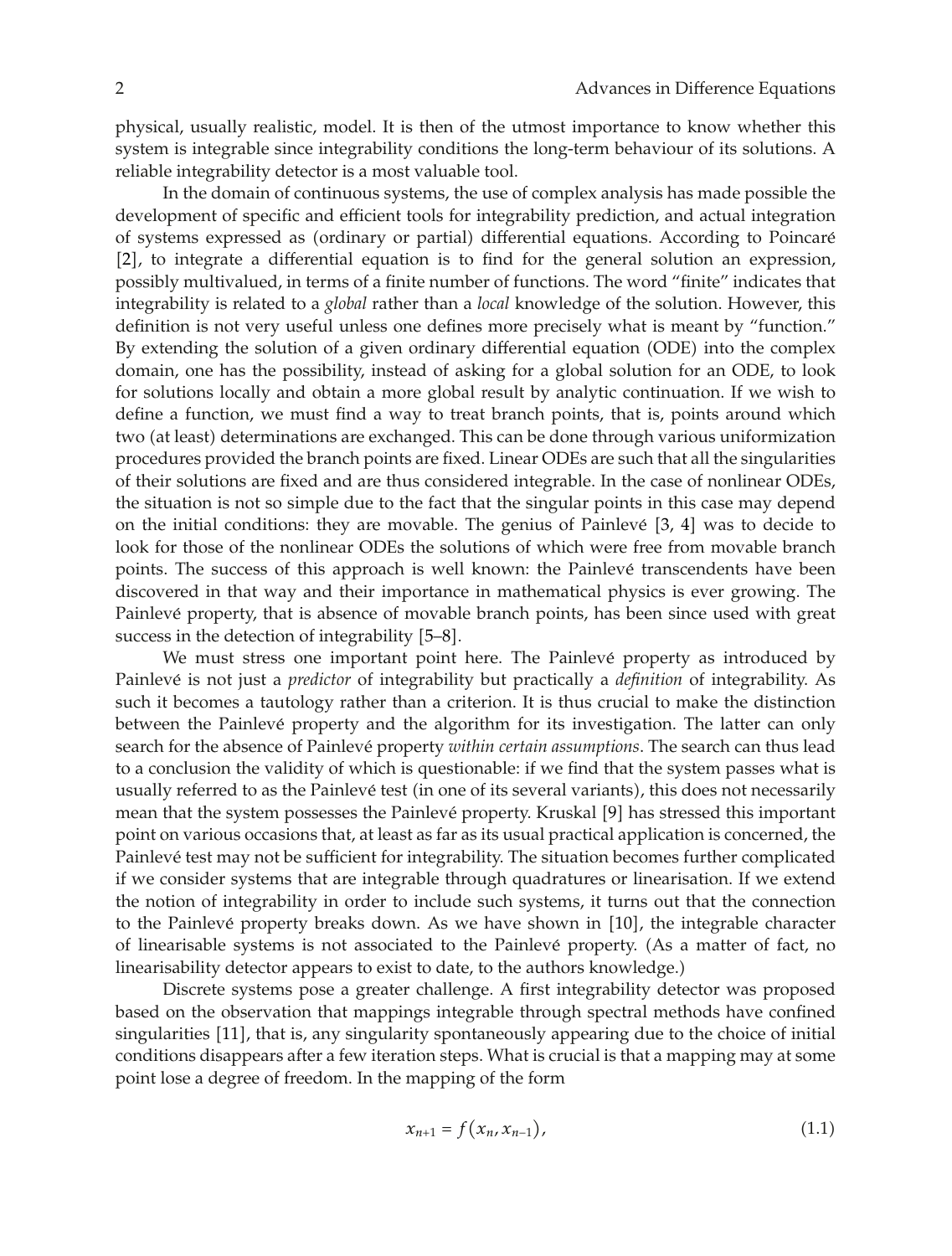this simply means that  $\frac{\partial x_{n+1}}{\partial x_{n-1}} = 0$  and the memory of the initial condition  $x_{n+1}$  disappears from the iteration. What does the confinement mean in this case? Clearly, the mapping must recover the lost degree of freedom and the only way to do this is by the appearance of an indeterminate form 0*/*0, ∞−∞ in the subsequent iterations. As Kruskal points out, the way to treat this difficulty is to use an argument of continuity with respect to the initial conditions and to introduce a small parameter  $\epsilon$ . For an explicit example, refer to [12]. While singularity confinement has been instrumental in discovering a host of integrable discrete systems [13, 14], it turned out that the confinement property was not sufficient in order to guarantee integrability [15]. We will not go into detailed explanations here. It suffices to say that for discrete systems to be integrable, a proper local singularity structure is not enough. The growth properties of the solutions at infinity enter into play and the best way to qualify this is through the Nevanlinna approach  $[16]$ . To put it in a nutshell, for a discrete system to be integrable the requirement is that the Nevanlinna order of the solution be finite (which guarantees not too fast a growth). Just as in the continuous case, the algorithm for the calculation of the Nevanlinna order is not precise enough. The conditions obtained are sufficient but usually largely nonnecessary [17]. In this case, implementing the singularity confinement requirement on top of the "Nevanlinna" constraints allows one to reduce substantially the available parameter space. Linearisable discrete systems are a class of their own. As we have shown in [10], linearisability does not require confined singularities although the solutions must still have finite Nevanlinna order. The finiteness of the Nevanlinna order is to be understood as a condition for mappings with constant coefficients. The case of nonautonomous systems presents additional difficulties. An algorithm which calculates the growth was proposed by Hietarinta and Viallet [15] and is commonly referred to as the algebraic entropy technique.

Finally, there exist systems which are generalised cellular automata and are obtained from discrete systems following the ultradiscretisation procedure [18]. We remind here that the latter consists into introducing an ansatz  $x = e^{X/\delta}$  (where *x* is the solution of the discrete system, which should obviously be positive definite) and obtain for *X* an equation by going to the limit  $\delta \rightarrow 0$ . The essential identity that allows to derive easily the ultradiscrete forms is  $\lim_{\delta \to 0} \delta \log(e^{A/\delta} + e^{B/\delta}) = \max(A, B)$ . The ultradiscretisation procedure preserves any integrable character of the initial system. The question of the existence of the ultradiscrete analogue of integrability-related properties, like the singularity confinement, has been already addressed by Joshi and Lafortune [19]. They proposed a singularity analysis approach which is perceived as the ultradiscrete equivalent of singularity confinement. In [20], we have critically examined this approach and have shown that, just as in the discrete case, there exist integrable ultradiscrete systems with unconfined singularities but also nonintegrable systems with confined singularities.

In what follows, we will present a review of these findings, illustrating all situations through concrete examples.

# **2. Continuous systems**

A first instance of integrability without the Painlevé property was the derivation of the integrable system described by the Hamiltonian [21]:

$$
H = \frac{1}{2}p_x^2 + \frac{1}{2}p_y^2 + y^5 + y^3x^2 + \frac{3}{16}yx^4
$$
 (2.1)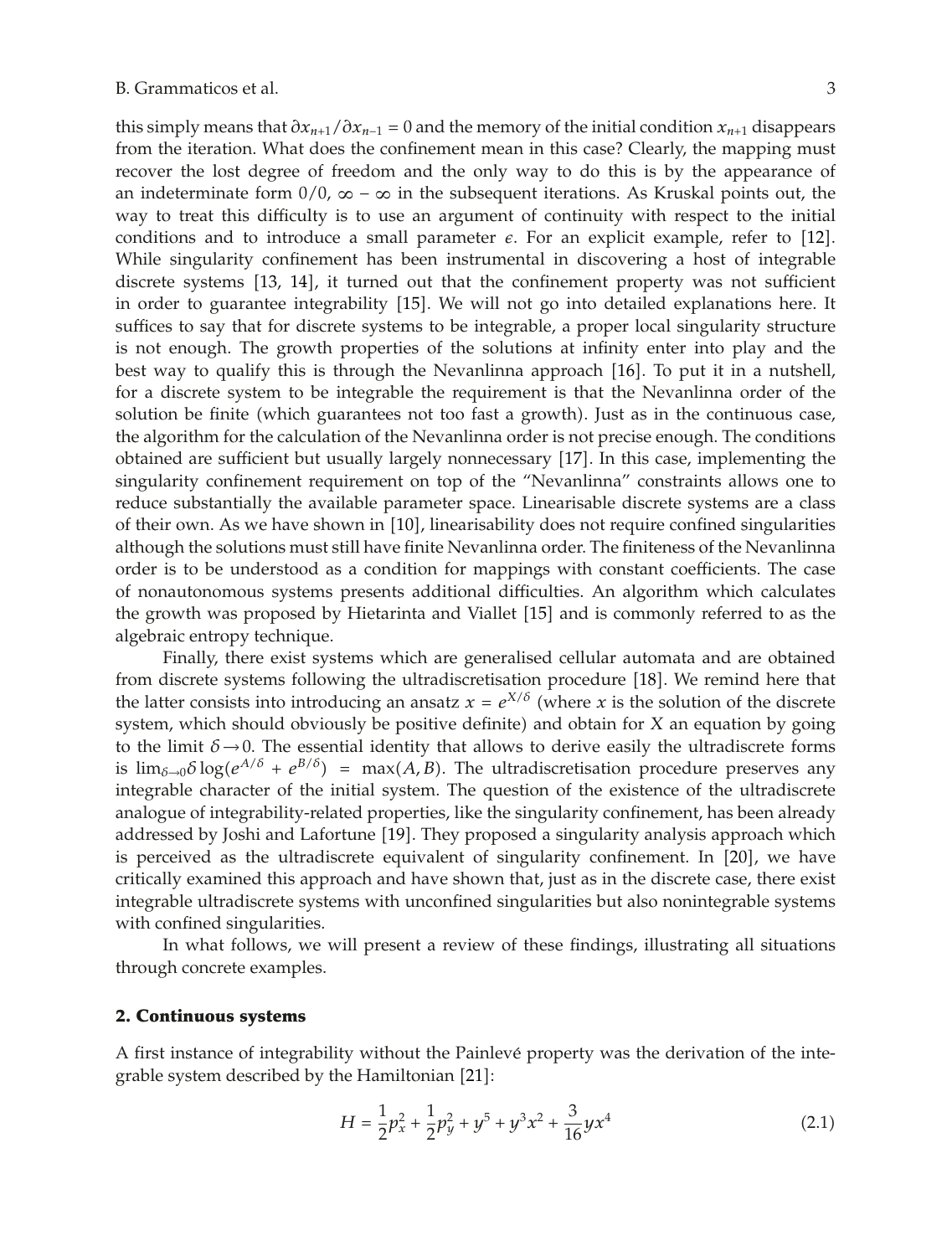which has the second (besides the energy) constant of motion

$$
C = -yp_x^2 + xp_x p_y + \frac{1}{2}y^4 x^2 + \frac{3}{8}y^2 x^4 + \frac{1}{32}x^6.
$$
 (2.2)

There are movable singularities where near some singular point  $t_0$ , one has  $y \approx \alpha (t - t_0)^{-2/3}$ ,  $x \approx \beta(t - t_0)^{-1/3}$  with  $\alpha^3 = -2/9$ ,  $\beta$  arbitrary. Taking the cube of the variables is not sufficient to regularise them, however. Indeed, a detailed analysis of complex-time singularities shows that their expansions contain *all* powers of  $(t - t_0)^{1/3}$ . The fact that some multivaluedness was compatible with integrability led to the introduction of the notion of "weak Painlevé" property [21]. However, it was soon realised [22] that (2.1) was a member of a vaster family of integrable Hamiltonian systems associated to the potential  $V = (F(\rho+y)+G(\rho-y))/\rho$  where  $\rho = \sqrt{x^2+y^2}$ . Since the two functions *F* and *G* are free, one can easily show that the singularities of the solutions of the equations of motion can be arbitrary. The Hamiltonians of this family are integrable through quadratures and, in fact, the associated Hamilton-Jacobi equations are separable. This leads to the conclusion that this type of integrability is not necessarily related to the Painlevé property. (As a matter of fact, the same conclusion could have been reached if we had simply considered one-dimensional Hamiltonian systems. One may justifiably argue that in the case of Hamiltonian systems the term integrability is to be understood as Liouville integrability which is not the one we refer to in relation to the Painlevé property. Still, Liouville integrability, and the dynamical symmetries to which it is associated, may be of utmost importance for physical applications and a systematic method for the detection would have been most welcome.

We turn now to a second case of integrability where the necessary character of the Painleve property can be critically examined: that of linearisable systems. The term linearisable ´ is used here to denote systems that can be reduced to linear equations through a local variable transformation. The first family of such systems are the projective ones [23]. As can be easily shown, the projective systems possess the Painlevé property by construction. However, there exists another kind of linearisability for which the Painlevé property need not be satisfied. Let us discuss the best-known second-order case. One of the equations of the Painleve/Gambier ´ classification 24, bearing the number XXVII, is the equation proposed by Gambier. The Gambier equation is given as a system of two Riccati equations in cascade. This means that we start with a first Riccati for some variable *y*:

$$
y' = -y^2 + c \t\t(2.3)
$$

and then couple its solution to a second Riccati by making the coefficients of the latter depend explicitly on *y*:

$$
x' = ax^2 + nxy + \sigma. \tag{2.4}
$$

(In [25], we have shown that this form is the term linear in  $\gamma$  in the right-hand side of (2.3) can be put to zero without loss of generality). The precise form of the coupling introduced in 2.4 is due to integrability requirements. In fact, the application of singularity analysis shows that the Gambier system cannot be integrable unless the coefficient of the  $xy$  term in  $(2.4)$  is an integer *n*. This is not the only integrability requirement. Depending on the value of *n*, one can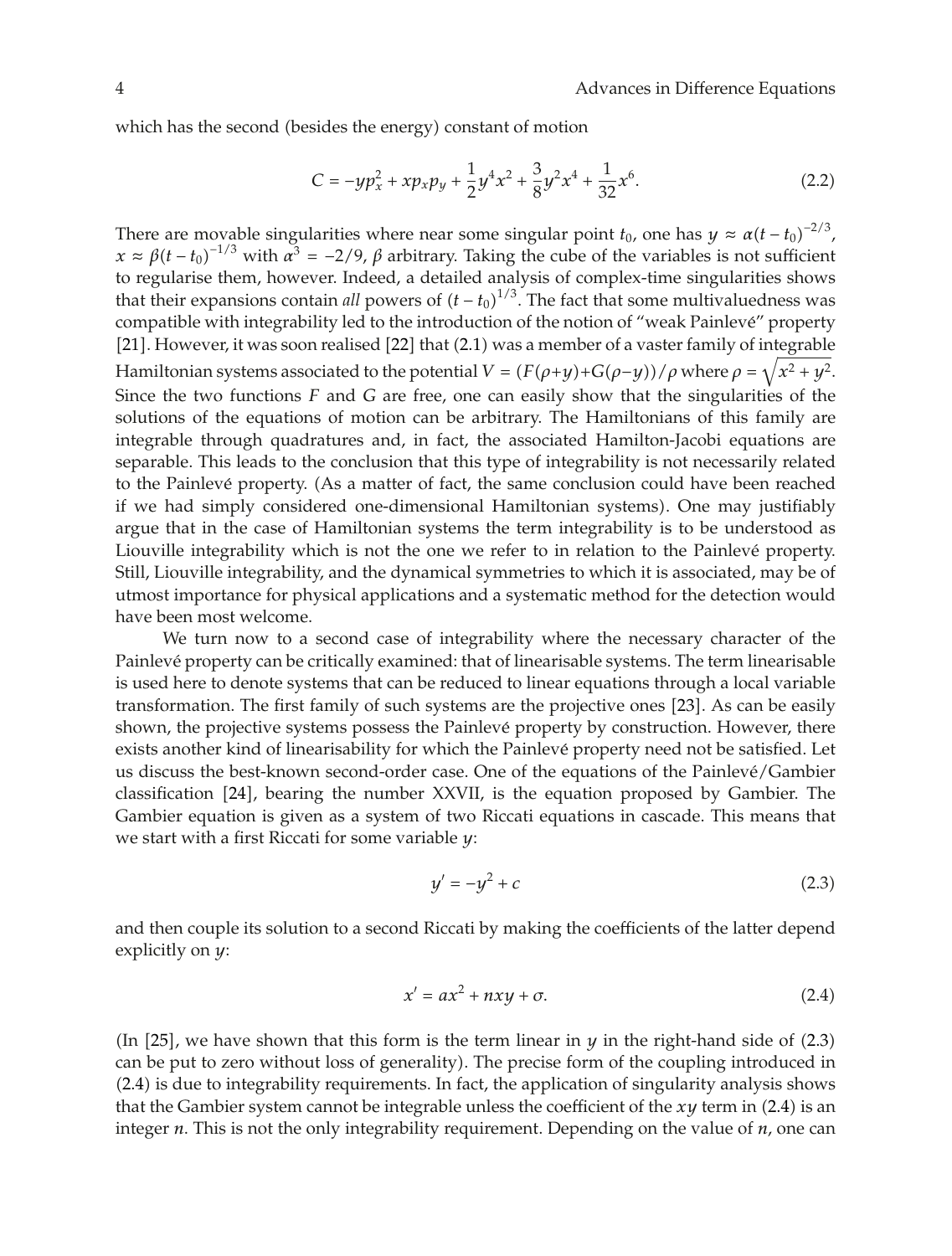#### B. Grammaticos et al. 5

find constraints on the *a*, *c*,  $\sigma$  (where the latter is traditionally taken to be 1 or 0, without loss of generality which are necessary for integrability. On the other hand, the integration of the two Riccati equations in cascade can always be performed through reduction to linear second-order equations, even when the Painlevé constraints are not satisfied.

Once the Painlevé property is deemed unnecessary for the linearisation of the Gambier system, it is straightforward to extend the latter to the form

$$
y' = \alpha y^2 + \beta y + \gamma,\tag{2.5a}
$$

$$
x' = a(y, t)x^{2} + b(y, t)x + c(y, t),
$$
\n(2.5b)

where *α, β*, and *γ* are arbitrary functions of *t* while *a, b*, and *c* are arbitrary functions of *y* and *t*. The integration in cascade of (2.5a) and (2.5b) can be obtained as previously. As a matter of fact, an extension like  $(2.5a)$  and  $(2.5b)$  gives the handle to the  $(N + 1)$ -variables generalisation of the Gambier system

$$
x'_{0} = a_{0}(t)x_{0}^{2} + b_{0}(t)x_{0} + c_{0}(t),
$$
  
\n
$$
x'_{\mu} = a_{\mu}(x_{0},...,x_{\mu-1},t)x_{\mu}^{2} + b_{\mu}(x_{0},...,x_{\mu-1},t)x_{\mu} + c_{\mu}(x_{0},...,x_{\mu-1},t), \quad \mu = 1,...,N,
$$
\n(2.6)

where  $a_{\mu}$ ,  $b_{\mu}$ , and  $c_{\mu}$  are arbitrary functions of their arguments. Again, system (2.6) does not possess, generically, the Painleve property while it can be linearised and integrated in cascade. ´

The Gambier systems above are rather straightforward generalisations of integrable systems which violate the Painlevé property while preserving their linearisability. However, there exist other methods of linearisation which again lead to integrable systems not possessing the Painlevé property [26]. The idea is the following: we start from a linear second-order equation in the form

$$
\frac{\alpha x'' + \beta x' + \gamma x + \delta}{\epsilon x'' + \zeta x' + \eta x + \theta} = K,
$$
\n(2.7)

where *α, β, . . . , θ* are functions of *t* with *K* a constant, and a *nonlinear* second-order equation of the form

$$
f(x'', x', x) = M,\tag{2.8}
$$

where  $f$  is a (possibly inhomogeneous) polynomial of degree two in  $x$  together with its derivatives, but linear in  $x''$ , and with  $M$  a constant. We then ask that the derivatives of both equations with respect to the independent variable, that is the resulting third-order equations, be identical up to an overall factor. This is a novel linearisation approach. The explicit integration procedure is the following. We start from 2.8 with *given M* and initial conditions  $x_0$ ,  $x'_0$  for some value  $t_0$  of the independent variable *t*. We use (2.8) to compute  $x''_0$  at *t*<sub>0</sub>. Having these values, we can use (2.7) to compute the value of *K*. Since the latter is assumed to be a constant, we can integrate the linear equation 2.7 for all values of *t*. Since this solution will satisfy the third-order equation mentioned above, it will also be a solution of  $(2.8)$ .

In order to illustrate this approach, we derive one equation that can be integrated through this linearisation. Our starting assumption is that (2.8) contains a term  $x''x'$ . The more general term  $x''(x' + cx + d)$  can always be reduced to this form, that is  $c = d = 0$  through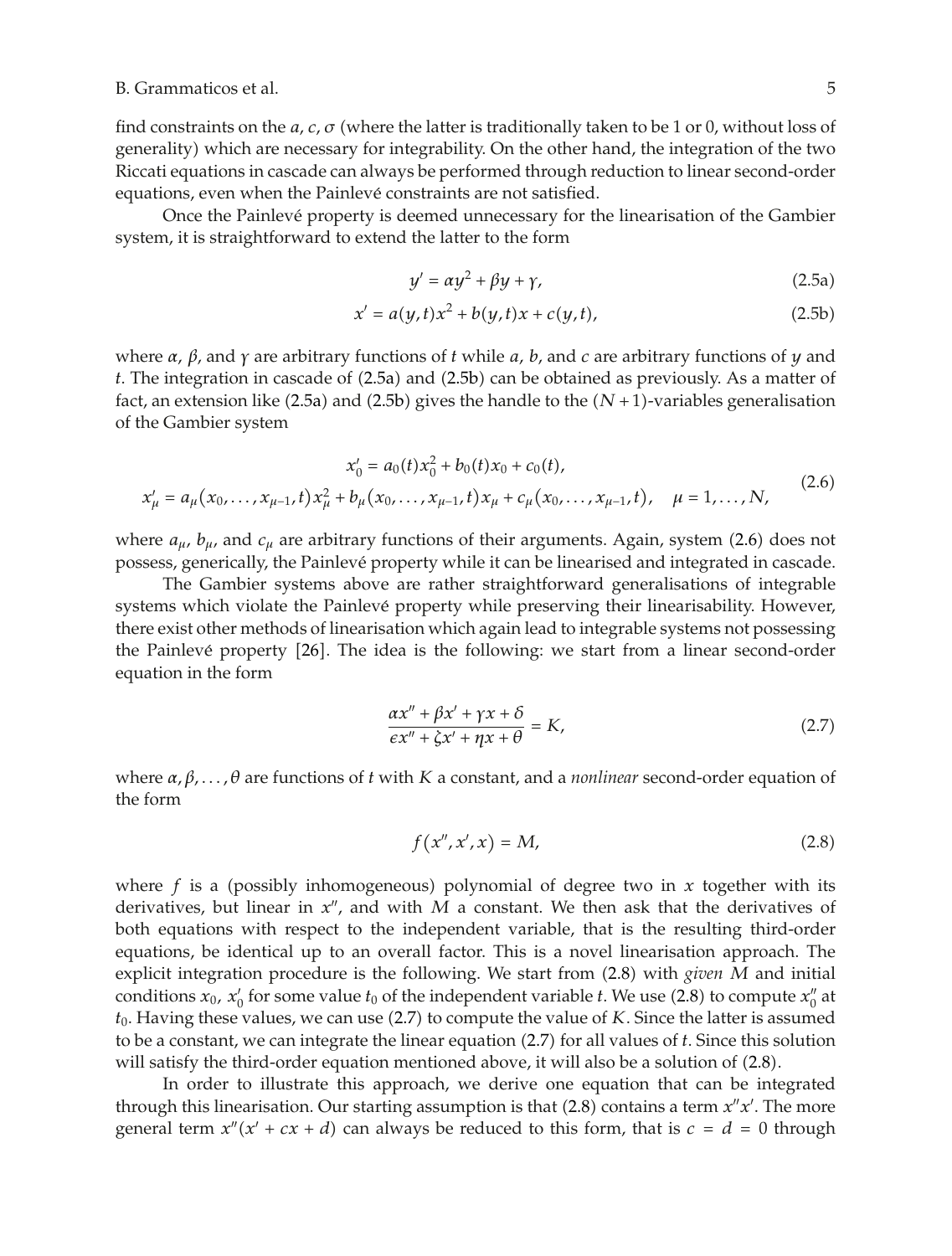a rescaling and translation of *x*. It is then straightforward to obtain the full expression in the homogeneous subcase  $\delta = \theta = 0$ . We thus find

$$
\frac{tx'' + (at - 1/2)x' + btx}{x'' + ax' + bx} = K
$$
\n(2.9)

for the linear equation, and

$$
x''x' + 2ax'^2 + 3bx'x + (2ab - b')x^2 = M
$$
\n(2.10)

for the nonlinear one, with  $b = a^2 - a'/2$  and *a* satisfying the equation

$$
a''' = 6a''a + 7a'^2 - 16a'a^2 + 4a^4 \tag{2.11}
$$

which is equation XII in the Chazy classification [27]. Given  $a$  and the corresponding  $b$ , (2.10) is integrable by linearisation through  $(2.9)$ . On the other hand,  $(2.10)$  violates the Painlevé property. Solving it for  $x''$ , we find a term proportional to  $x^2/x'$  (or, for that matter, to  $1/x'$ ) which is incompatible with it.

It is thus natural, given the results presented above on linearisable ODEs, to wonder whether linearisable PDEs without the Painlevé property may exist. Calogero [28] has stressed the importance of the existence of PDEs integrable by methods different from the spectral ones. He has dubbed the members of this class C-integrable systems. One large class of the C-integrable systems of Calogero comprises equations which are obtained from some other integrable (sometimes linear) equations through hodograph transformations. The prototypical equation of this class is the Dym equation 29

$$
u_t = u^3 u_{xxx} \tag{2.12}
$$

which is related to the KdV equation. Equations of this class quite often possess the "weak" Painlevé property. This is the case for the Dym equation. The expansion around a singularity manifold  $\phi(x,t)$  is  $u_0\phi(x,t)^{2/3} + \sum_{p=1}^{\infty}u_p\phi(x,t)^{(p+2)/3}$ . Moreover, there exist equations in the Calogero list of C-integrable PDEs belonging to the class of solvable through hodograph transformations which do not satisfy the Painlevé property at all. An example of such an equation is  $u_t = f(u_x)/u_{xx} + g(u_x) + uh(u_x)$ , where *f*, *g*, and *h* are arbitrary functions.

We turn now to the question whether linearisable PDEs without the Painlevé property do exist. The answer to this question is an unqualified "yes" [30]. Let us construct a specific example. We will adopt the construction we follow for the derivation of the Burgers' equation. For the latter, we start from a linear equation  $v_t + v_{xx} = 0$  and obtain a nonlinear one through a Cole-Hopf relation  $v_x + uv = 0$ . In order to derive the equation we are seeking, we start from a nonlinear, linearisable (Riccati) equation in one variable  $v_t + v^2 = 0$  and couple it through a Cole-Hopf-like relation to another variable in a new direction  $u_x + uv = 0$ . Eliminating *v*, we obtain a nonlinear equation for *u*:

$$
uu_{xt} - u_x u_t - u_x^2 = 0.
$$
 (2.13)

This is obviously a linearisable equation since its solution proceeds through the solution of a linearisable equation and a linear one, in cascade. The solution of this equation does *not* possess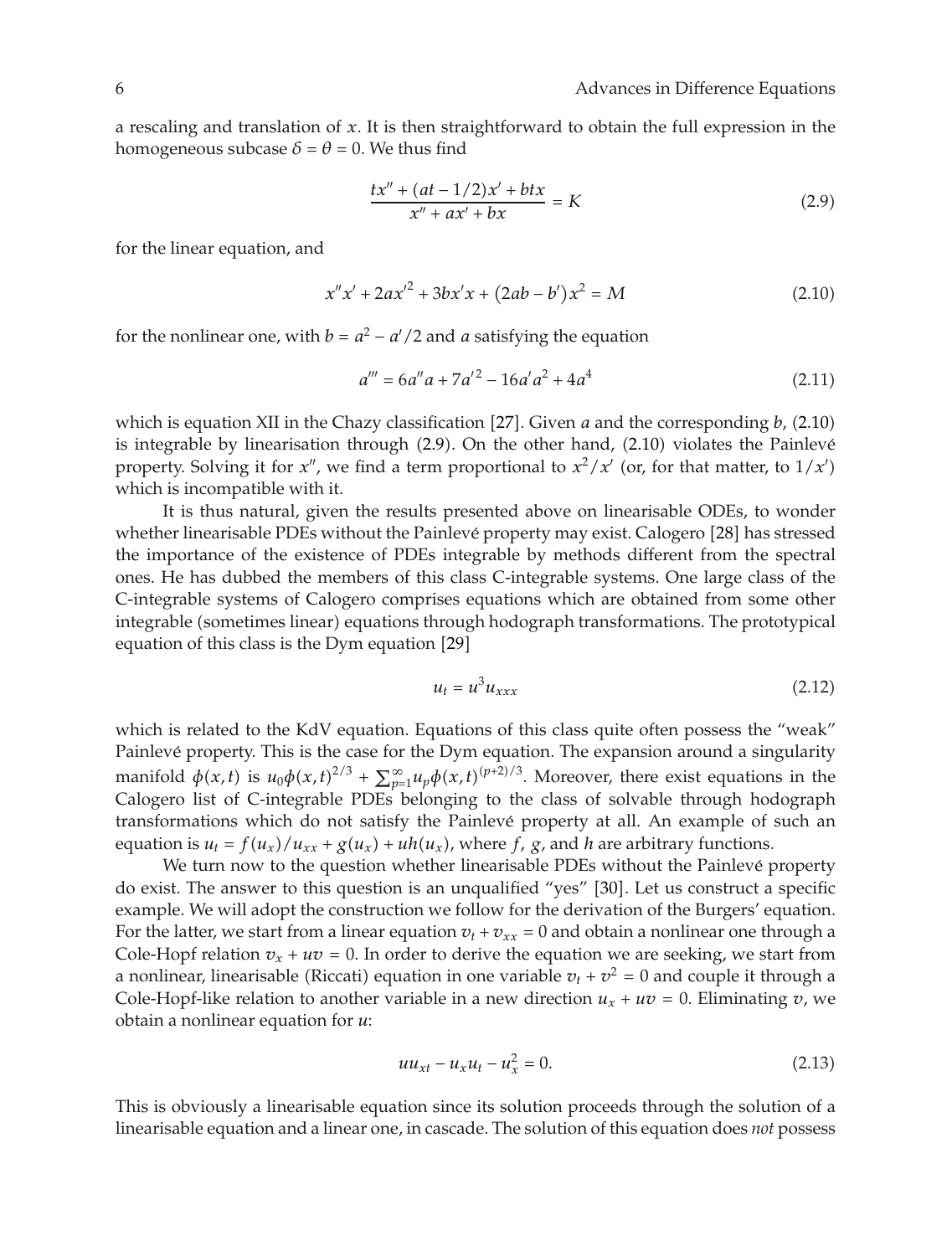the Painlevé property. Instead of performing a standard Painlevé analysis, let us profit from the fact that the solution of  $(2.13)$  can be explicitly constructed. Solving the equation for  $v$ , we find  $v = (t - \phi(x))^{-1}$ . Next we integrate for *u* and obtain  $\log u = -\int (t - \phi(x))^{-1} dx$ . A singularity will appear in the expansion of *u* whenever we have  $x = \xi$  such that  $\phi(\xi) = t$ . We solve for  $\xi$ and find  $\xi = \psi(t)$  (where  $\psi$  is the inverse function of  $\phi$ ). Expanding  $\phi(x)$  around  $\xi$ , we have  $\phi(x) = \phi(\xi) + (x - \xi)\phi'(\xi) + \cdots$  and the integration for *u* can be performed order by order. We find  $u \propto (x - \psi(t))^{q^{t}(t)} + \cdots$ . Thus, since the exponent  $\psi'(t) \equiv 1/\phi'(\psi(t))$  is arbitrary, the solution does *not* possess the Painlevé property.

Equation (2.13) may be easily generalised. The principle remains the same. One starts from a linearisable equation in one independent and one dependent variable, say  $v(t)$ . If, for instance, we take for *v* a higher-order projective equation, we are guaranteed that the solution for *v* will satisfy the Painlevé property. Next we couple this equation to a linear PDE of the form  $f(v)u_x + g(v)u_t + h(v)u = 0$ , where f, g, and h can be taken as inhomogeneous linear functions of *v*. Eliminating *v*, one obtains an equation for *u* which is linearisable and can be shown to violate the Painlevé property, the exponent of the leading singular term being again an arbitrary function of *t*.

# **3. Discrete systems**

In the case of discrete systems, a difficulty appears from the outset in the sense that the discrete analogue of the Painlevé property, namely singularity confinement, does not guarantee integrability. There exist mappings which have only confined singularities and which are *not* integrable  $[15]$ . In  $[31]$ , we have presented such an example. The mapping

$$
\frac{x_{n+1}}{x_{n-1}} = x_n + \frac{1}{x_n} \tag{3.1}
$$

has a confined singularity pattern {1*,* 0*,* ∞*,* 1} but it is not integrable. This can be established by studying the growth properties of the iterates of some initial condition following the approach of [15]. Indeed starting from initial data  $x_0$ ,  $x_1$ , we introduce homogeneous variables through  $x_0 = p$ ,  $x_1 = q/r$  and compute the homogeneity degree of the iterates of the mapping in *q, r*, to which we assign the same degree 1, while *p* is assigned the degree 0. For a generic, nonintegrable mapping, the degree growth of the iterates is exponential. In the case of (3.1) we obtain the following sequence: 0, 1, 2, 4, 8, 14, 24, 40, 66, 108, 176, 286*,...* which, for *n* large enough, obeys the recursion relation  $\delta_{n+1}$  –  $2\delta_n$  +  $\delta_{n-2}$  = 0. Thus we have indeed an exponential growth of the degree, the asymptotic ratio of two consecutive *x* being  $(1 + \sqrt{5})/2$ , that is, the same as that of the Fibonacci sequence.

For integrable mappings, the growth is just polynomial. Moreover, a detailed analysis of discrete Painlevé equations [32] and linearisable mappings [33] has shown that the latter have even slower growth properties (which can be used not only as a detector of integrability but as an indicator of the integration method). In what follows, we will examine the results of the application of the two methods to integrable discrete systems. We will not present in any detail the case of projective mappings [23]. It suffices to say that any singularity appearing in projective systems is confined in one step. Moreover, the study of the degree of the iterates [34] shows that there is no growth at all: the degree is constant. Thus both criteria are satisfied in this case.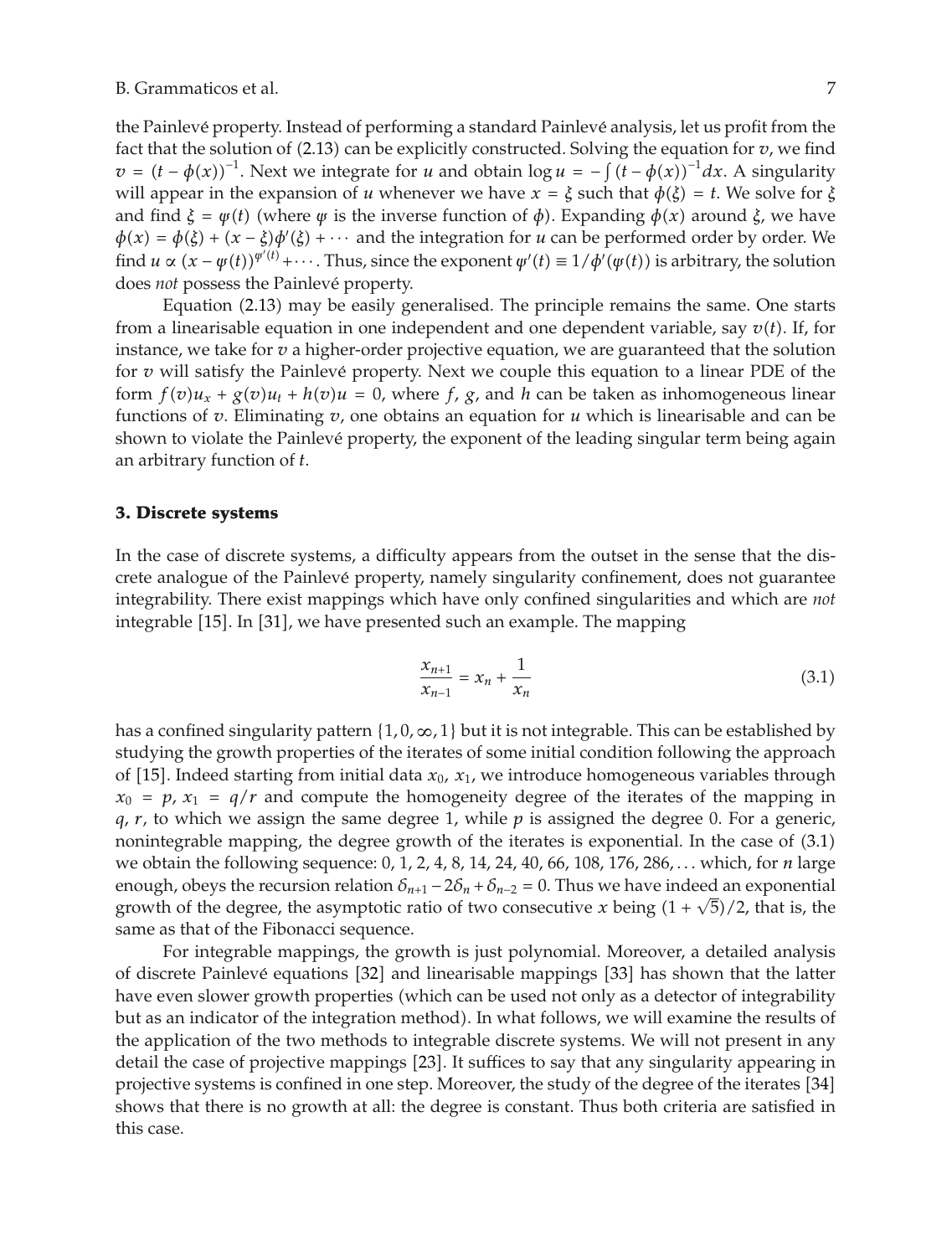However, there exist linearisable mappings which are not projective. One such example

$$
x_{n+1} = a x_{n-1} \frac{x_n - a}{x_n - 1}.
$$
\n(3.2)

As shown in [31], two singularities exist when either  $x = 1$  or  $x = a$ . The first singularity is confined leading to a finite singularity pattern  $\{1, \infty, a\}$ . The second singularity never confines unless  $a = 1$  (in which case the mapping is trivial) or  $a$  is a cubic root of unity (with the resulting mapping being periodic with period six). On the other hand, (3.2) is linearisable. Indeed, introducing  $y_n = x_n x_{n-1} - x_n - ax_{n-1}$  we reduce (3.2) to the linear mapping

$$
y_{n+1} = ay_n. \tag{3.3}
$$

It goes without saying that the degree growth of the iterates of  $(3.2)$  is linear as expected from algebraic entropy arguments.

Next we turn now to the case of the Gambier mapping [35]. The latter is, in perfect analogy to the continuous case, a system of two (discrete) Riccati equations in cascade:

$$
y_{n+1} = \frac{\alpha y_n + \beta}{\gamma y_n + \delta},
$$
\n(3.4a)

$$
x_{n+1} = \frac{ay_n x_n + bx_n + cy_n + d}{fy_n x_n + gx_n + hy_n + k'},
$$
 (3.4b)

where *α, . . . , δ* and *a, . . . , k* are all functions of the independent discrete variable *n*. In 35, it was shown that system  $(3.4a)$  and  $(3.4b)$  is not confining unless the coefficients entering in the equation satisfy certain conditions. On the other hand, the same argument presented in the continuous case can be transposed here: the integration of the two Riccati equations in cascade can always be performed through reduction to linear second-order mappings. The study of the degree growth of the iterates of (3.4a) and (3.4b) was performed in [33] where it was found that the growth is always linear, *independently* of the conditions we referred to above.

This result leads naturally to the following generalisation of the discrete Gambier system, the singularities of which are, in general, not confined:

$$
y_{n+1} = \frac{\alpha y_n + \beta}{\gamma y_n + \delta'},\tag{3.5a}
$$

$$
x_{n+1} = \frac{a(y_n)x_n + b(y_n)}{c(y_n)x_n + d(y_n)},
$$
\n(3.5b)

where *a, . . . , d* are polynomials in *y* the coefficients of which may depend on the independent variable *n*. The study of the degree growth of the iterates of (3.5a) and (3.5b) is straightforward. We find that the degree growth of *x* is linear. Again, system (3.5a) and (3.5b) can be integrated in cascade. On the other hand, (3.5a) and (3.5b) cannot be written as a three-point mapping for *x*. Indeed, if we eliminate  $y_n$ ,  $y_{n+1}$  between (3.5a), (3.5b) and the upshift of the latter, we obtain an equation relating  $x_n$ ,  $x_{n+1}$  and  $x_{n+2}$  which is polynomial in all three variables, generically *not* linear in  $x_{n+2}$ . This does not define a mapping but rather a correspondence which in general leads to exponential proliferation of the number of images and preimages. This correspondence

is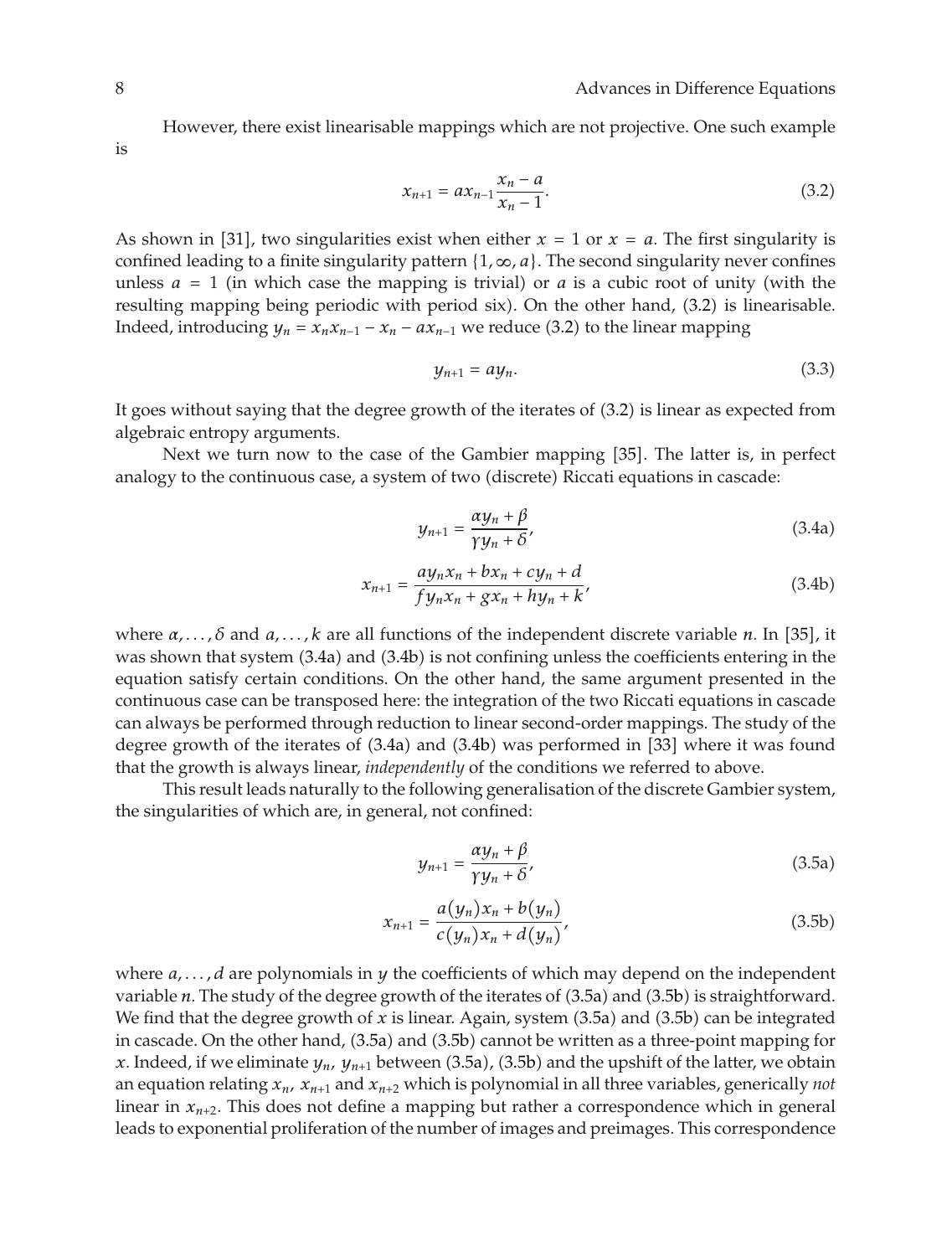is not integrable but this is not in contradiction with the integrability of  $(3.5a)$  and  $(3.5b)$ . The two systems are not equivalent.

Another point concerns the discrete analogues of the linearisable systems we have presented at the end of Section 2. The procedure can be transposed to a discrete setting in a pretty straightforward way [26]. We have a linear equation

$$
\frac{\alpha x_{n+1} + \beta x_n + \gamma x_{n-1} + \delta}{\epsilon x_{n+1} + \zeta x_n + \eta x_{n-1} + \theta} = K,
$$
\n(3.6)

where  $\alpha, \ldots, \theta$  are all functions of *n* with *K* a constant, and a nonlinear mapping

$$
f(x_{n-1}, x_n, x_{n+1}; n) = M,
$$
\n(3.7)

where *f* is globally polynomial of degree two in all the *x*'s but not more than linear separately in each of  $x_{n-1}$  and  $x_{n+1}$ . Writing that the left-hand side of (3.6) is the same as that of its upshift, we get an equation relating  $x_{n-1}$ ,  $x_n$ ,  $x_{n+1}$ , and  $x_{n+2}$ . For appropriate choices of  $α$ , . . . , θ, this fourpoint equation can be identical (up to unimportant factors) to the four-point equation obtained from (3.7) by writing  $f(x_{n-1}, x_n, x_{n+1}; n) = f(x_n, x_{n+1}, x_{n+2}; n+1)$ . The integration method is quite similar to that described in the continuous case. Given *M*, and starting with *xn*−<sup>1</sup>*, x* at some *n*, one gets  $x_{n+1}$  from (3.7). Implementing (3.6), this fixes the value of *K*. From now on, one integrates the linear equation  $(3.6)$  for all  $n$ . Since the four-point equation is always satisfied, this means that  $f$  computed at any  $n$  has a constant value, which is just  $M$ , so (3.7) is satisfied.

Several mappings derived in [26] as special limits of discrete Painlevé equations can be linearised in this way. For instance, the nonlinear equation

$$
\left(\frac{x_{n+1}+x_n-a}{z_{n+1}}-\frac{x_n}{\zeta_n}\right)\left(\frac{x_{n-1}+x_n-a}{z_n}-\frac{x_n}{\zeta_n}\right)-\frac{x_n^2}{\zeta_n^2}=M\tag{3.8}
$$

with *a* a constant, where *z* and *ζ* are defined from a single arbitrary function *g* of *n* through  $z_n = g_{n+1} + g_{n-1}$ ,  $\zeta_n = g_{n+1} + g_n$ , can be solved through the linear equation:

$$
\frac{A_n x_{n+1} + B_n (x_n - a) + A_{n+1} x_{n-1}}{z_n x_{n+1} + (z_{n+1} + z_n) (x_n - a) + z_{n+1} x_{n-1}} = K,
$$
\n(3.9)

where  $A_n = g_n^2(g_{n+1} + g_{n-1})$  and  $B_n = -(g_{n+1} + g_n)g_{n+2}g_{n-1} - (g_{n+2} + g_{n-1})g_{n+1}g_n$ . Mapping (3.8) is generically nonconfining unless *g* is a constant.

A question that can be asked at this point is whether there exist integrable systems which violate the algebraic entropy criterion. We remind that following the approach of Hietarinta and Viallet the algebraic entropy of a rational mapping is defined from the degree  $d_n$  of the *n*th iterate as  $\epsilon = \lim_{n\to\infty} \log(d_n)/n$ . Families of mappings with exponential growth of the degree of the iterates, that is with positive algebraic entropy, have been proposed in [36]. It all hinges on what we mean by linearisability. We start from a linear equation:

$$
\omega_{n+1} + \omega_{n-1} = k\omega_n. \tag{3.10}
$$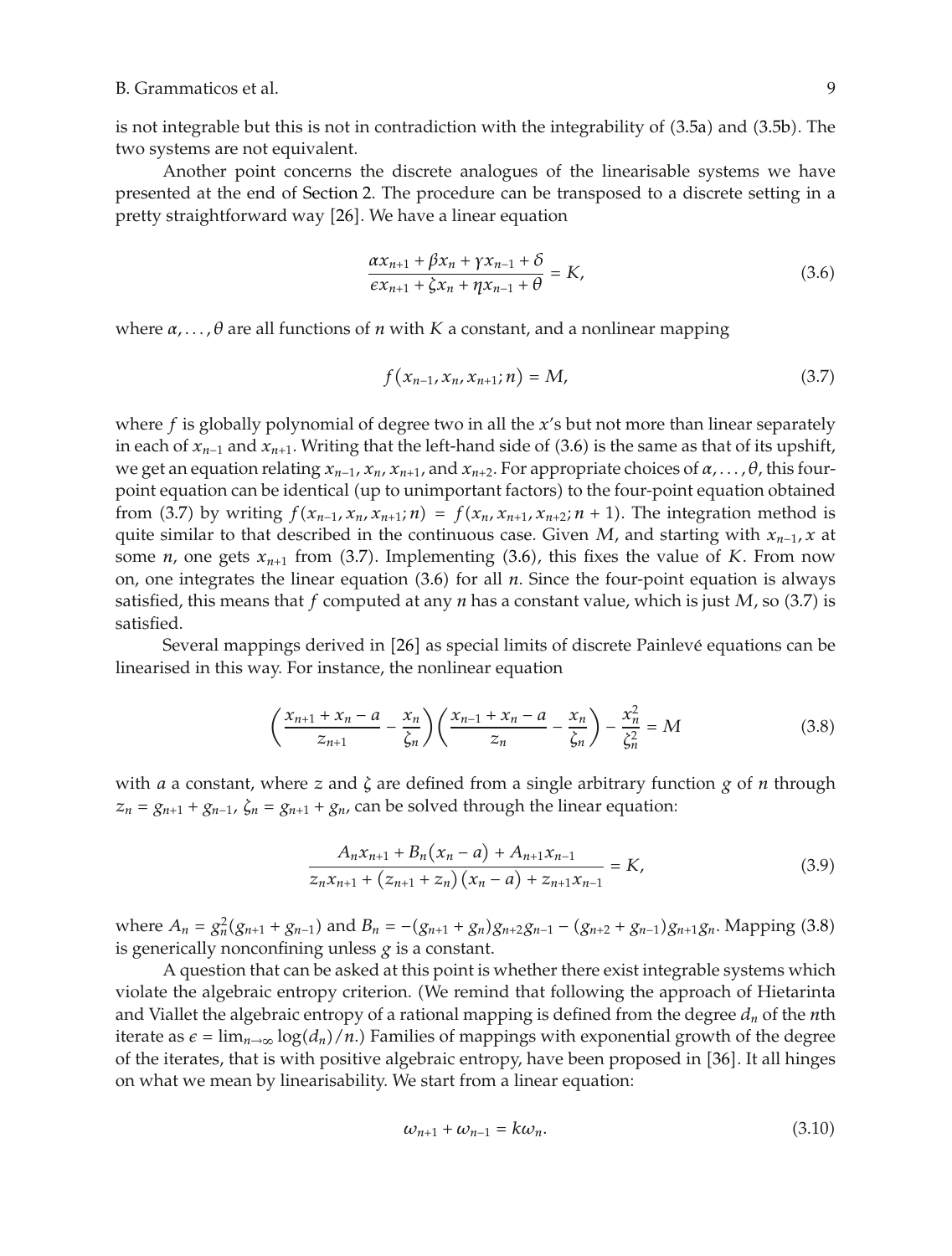The solution of (3.10) is straightforward:  $\omega_n = a\rho_1^n + b\rho_2^n$  where  $\rho_{1,2} = (k \pm \sqrt{k^2 - 4})/2$ . Putting  $x_n = \tan \omega_n$ , we find

$$
\frac{x_{n+1} + x_{n-1}}{1 - x_{n+1}x_{n-1}} = f_k(x_n),
$$
\n(3.11)

where, when *k* is an integer,  $f_k$  is a rational function of  $x_n$ . It is in fact the expression of tan  $kw_n$ in terms of tan  $\omega_n \equiv x_n$ . For the first few values of *k*, we have  $f_1(x_n) = x_n$ ,  $f_2(x_n) = 2x_n/(1-x_n^2)$ ,  $f_3(x_n) = (3x_n - x_n^3)/(1 - 3x_n^2)$  and so forth. The cases  $k = 1$  and  $k = 2$  are trivially integrable. The case  $k = 3$  is more interesting. Indeed, the mapping

$$
x_{n+1} = \frac{3x_n - x_n^3 - x_{n-1}(1 - 3x_n^2)}{1 - 3x_n^2 + (3x_n - x_n^3)x_{n-1}}
$$
(3.12)

is both chaotic and integrable (since it is linearisable). The value of the algebraic entropy is  $log((3 + \sqrt{5})/2)$ . The same would apply to all cases  $k \geq 3$ : they all have a positive algebraic entropy and are also linearisable. The main difference of this mapping compared to the previous example is that while (3.12) is rational the transformation leading to the linear equation (3.10) is transcendental.

We conclude this section with the case of lattice linearisable equations  $[30]$ . We start with a simple homographic mapping (the index *m* is dummy at this level):

$$
v_{m,n+1} + 1 + \frac{1}{v_{m,n}} = 0
$$
\n(3.13)

and couple it to a linear equation

$$
u_{m+1,n} - u_{m,n} v_{m,n} = 0.
$$
\n(3.14)

Eliminating *v*, we find for *u* the equation

$$
u_{m+1,n+1}u_{m+1,n} + u_{m,n+1}u_{m+1,n} + u_{m,n}u_{m,n+1} = 0.
$$
\n(3.15)

While this equation is linearisable, it does *not* have confined singularities. Indeed, if at some lattice position we have  $u_{m,n} = 0$  (which is perfectly possible given the appropriate initial conditions), iterating (3.15) we find that  $u_{k,n} = 0$  for all  $k \ge m$ . On the other hand, since 3.15 is linearisable, we expect the growth of the sequence of its iterates to be linear. This turns out to be indeed the case. Taking initial conditions  $u_{0,0} = \text{const.}$ ,  $u_{0,n} = a(n) + b(n)p/q$ ,  $u_{m,0} = c(m) + f(m)r/s$  (with *a, b, c, f* arbitrary functions of their argument) and computing the global homogeneous degree  $d_{m,n}$  in  $p$ ,  $q$ ,  $r$ ,  $s$ , we find that  $d_{m,n} = m + 2$  for  $m > 0$ .

Generalising (3.15) is quite straightforward. It suffices to start from a linearisable equation for  $v$  of higher order (of which several examples do exist). Next, we couple  $v$  to a linear equation of the form  $f(v_{m,n})u_{m+1,n} + g(v_{m,n})u_{m,n+1} + h(v_{m,n})u_{m,n} = 0$  where *f*, *g*, *h* are first degree in *v*, and using the first equation we eliminate *v*. We surmise that the equation for *u* will in general have unconfined singularities. However, this has to be examined on a per-case basis since there does not seem to exist a general argument for the singularity structure of the final equation.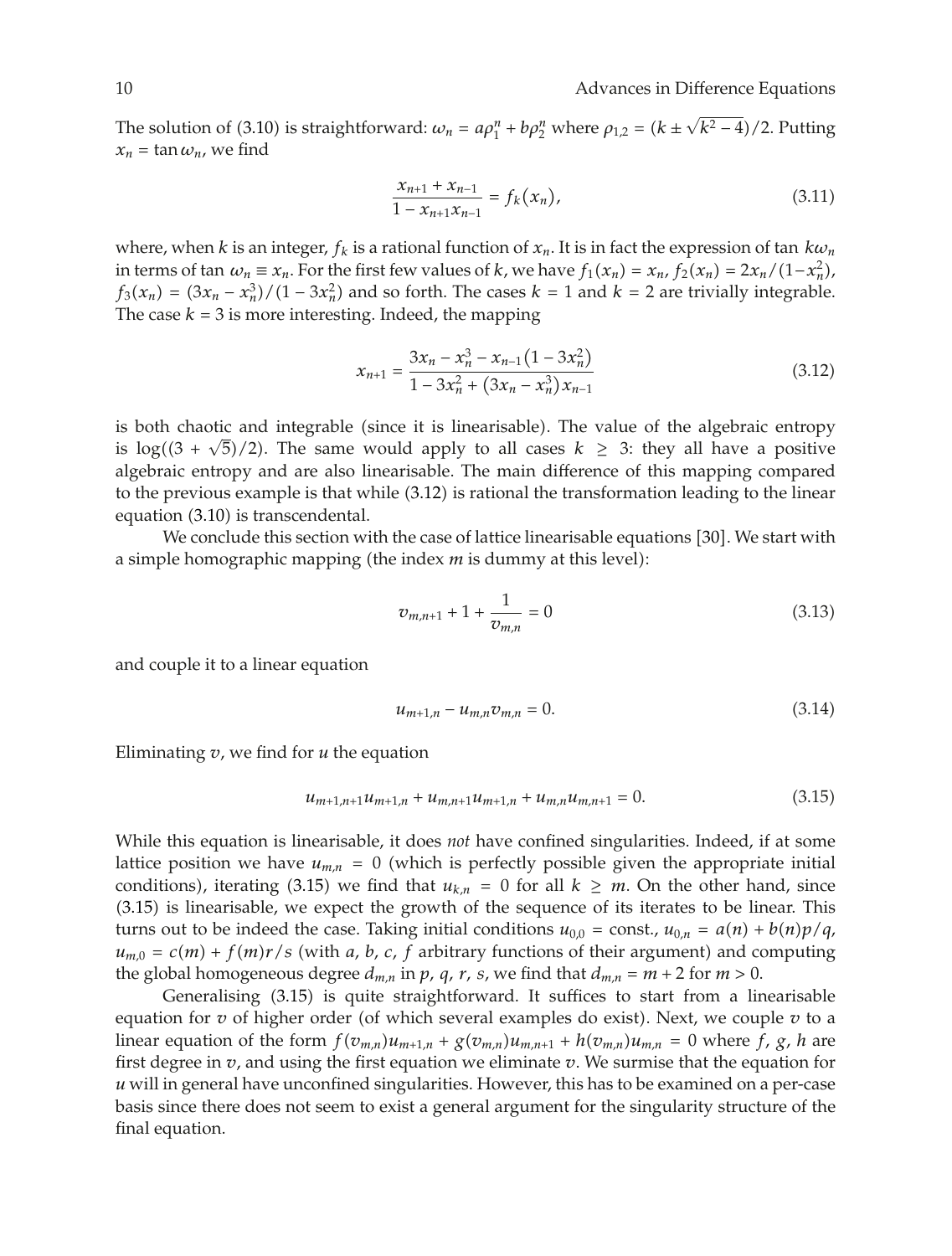#### **4. Ultradiscrete systems**

Before proceeding to the analysis of ultradiscrete systems, it is interesting to spend a few lines again on their discrete counterparts focusing on the notion of singularity. Given a mapping of the form  $x_{n+1} = f(x_n, x_{n-1})$ , we are in the presence of a singularity whenever  $\partial x_{n+1}/\partial x_{n-1} =$ 0, that is  $x_{n+1}$  "loses" its dependence on  $x_{n-1}$ . When this is due to a particular choice of initial conditions, we are referring to this singularity as a *movable* one. Movable singularities may be bad, for integrability, because they may lead, after a few mapping iterations, to an indeterminate form 0*/*0*,* ∞−∞*,...* or propagate indefinitely. In the former case, provided we can lift the indeterminacy while recovering the lost degree of freedom (using an argument of continuity with respect to the initial conditions), we are talking about a confined singularity. The typical singularity pattern in the case of confined singularities is the following: the solution is regular for all values of the index *n* up to some value *ns*, then a singularity appears and propagates up to *nc* whereupon it disappears and the solution is again regular for all values of the index larger than  $n_c$ . In some cases, we are in presence of the reciprocal situation. The solution is singular for all values of  $n < n_s$ , becomes regular between  $n_s$  and  $n_c$ , and is again singular for  $n > n_c$ . This singularity is called weakly confined by Takenawa [37] and is considered to be compatible with integrability. At the limit where there exists no interval where the solution may be regular, and the solution is singular throughout, we are in the presence of what we call a "fixed" singularity (which again does not hinder integrability).

Joshi and Lafortune [19] have transposed these notions to the ultradiscrete case and proposed an analogue to the singularity confinement property. In the ultradiscrete systems, the nonlinearity is mediated by terms involving the max operator. Typically one is in presence of terms like max $(X_n, 0)$ . When, depending on the initial conditions, the value of  $X_n$  crosses zero, the result of the max $(X_n, 0)$  operation becomes discontinuous: when *X* is slightly smaller than 0 the result is zero, while for  $X > 0$  the result is  $X$ . It is this discontinuity that plays the role of the singularity since it leads nonanalyticity. Typically, if we put  $X = \epsilon$ , a term  $\mu$  = max( $\epsilon$ ,0) propagates with the iterations of the mapping and perpetuates the discontinuity *unless* by some coincidence it disappears. This disappearance is the equivalent of the singularity confinement for ultradiscrete systems. Joshi and Lafortune have introduced an algorithmic method for testing the confinement property for ultradiscrete systems, linked it to integrability, and reproduced results on ultradiscrete Painlevé equations by initially deautonomising ultradiscrete mappings.

However and in analogy to the discrete case, there exist nonintegrable systems with confined singularities and integrable systems with unconfined singularities. In  $[31]$ , we obtained a mapping which did pass the confinement test while having a positive algebraic entropy:

$$
x_{n+1} = x_{n-1} \left( x_n + \frac{1}{x_n} \right). \tag{4.1}
$$

The main advantage of this mapping over the examples of [15] is that it is multiplicative and by choosing the appropriate initial data one can restrict the solution to positive values. In that case, the ultradiscretisation of  $(4.1)$  is straightforward. We find

$$
X_{n+1} = X_{n-1} + |X_n|,\t\t(4.2)
$$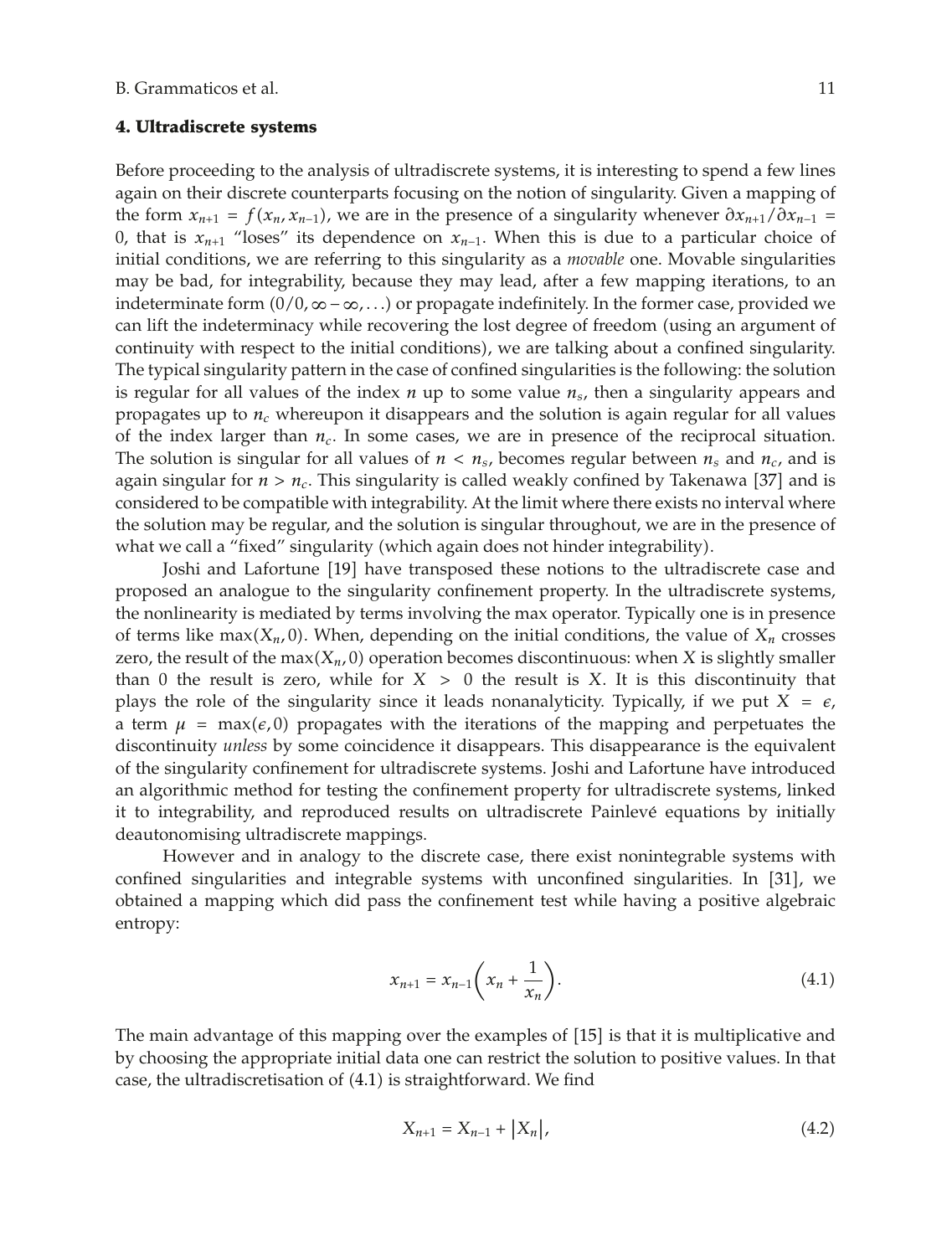where we have preferred to introduce the absolute value of *X* instead of its equivalent  $max(X, 0) + max(-X, 0)$ . We will examine the behaviour of a singularity appearing at, say, *n* = 1 where  $X_1 = \epsilon$ , while  $X_0$  is regular. We again use the identity  $\mu \equiv \max(\epsilon, 0) = (|\epsilon| + \epsilon)/2$  and distinguish two different sectors  $X_0 < 0$  and  $X_0 > 0$ . In the first case  $(X_0 < 0)$ , we find the sequence

$$
\vdots
$$
\n
$$
X_{-3} = 3X_{0},
$$
\n
$$
X_{-2} = 2X_{0} - \epsilon,
$$
\n
$$
X_{-1} = X_{0} + \epsilon,
$$
\n
$$
X_{0},
$$
\n
$$
X_{1} = \epsilon,
$$
\n
$$
X_{2} = X_{0} - \epsilon + 2\mu,
$$
\n
$$
X_{3} = -X_{0} + 2\epsilon - 2\mu,
$$
\n
$$
X_{4} = \epsilon,
$$
\n
$$
X_{5} = -X_{0} + \epsilon,
$$
\n
$$
\vdots
$$
\n(4.3)

We can see readily that the singularity, indicated by the presence of  $\mu$ , is confined (to  $X_2$  and  $X_3$  only). Turning to the case  $X_0 > 0$ , we find the sequence

$$
\begin{aligned}\n&\vdots\\ X_{-4} &= -X_0 + 2\mu + \epsilon, \\ X_{-3} &= -X_0 + 2\mu, \\ X_{-2} &= \epsilon, \\ X_{-1} &= -X_0 + \epsilon, \\ X_0, \\ X_1 &= \epsilon, \\ X_2 &= X_0 + 2\mu - \epsilon, \\ X_3 &= -X_0 + 2\mu, \\ X_4 &= 2X_0 + 4\mu - \epsilon, \\ &\vdots\n\end{aligned} \tag{4.4}
$$

In this case, we are in presence of a weakly confined solution: a regular part around  $n = 0$  is surrounded by unconfined singularities both for large positive and large negative *n*'s. Thus, the ultradiscrete mapping (4.2) has confined singularities and is not integrable.

The converse situation of a mapping, which is while integrable does not possess confined singularities, does also exist. As expected, an example is to be sought among linearisable systems. In [31], we discovered the "multiplicative" linearisable mapping

$$
\frac{x_{n+1}}{x_{n-1}} = a \frac{x_n + a}{x_n + 1}.
$$
\n(4.5)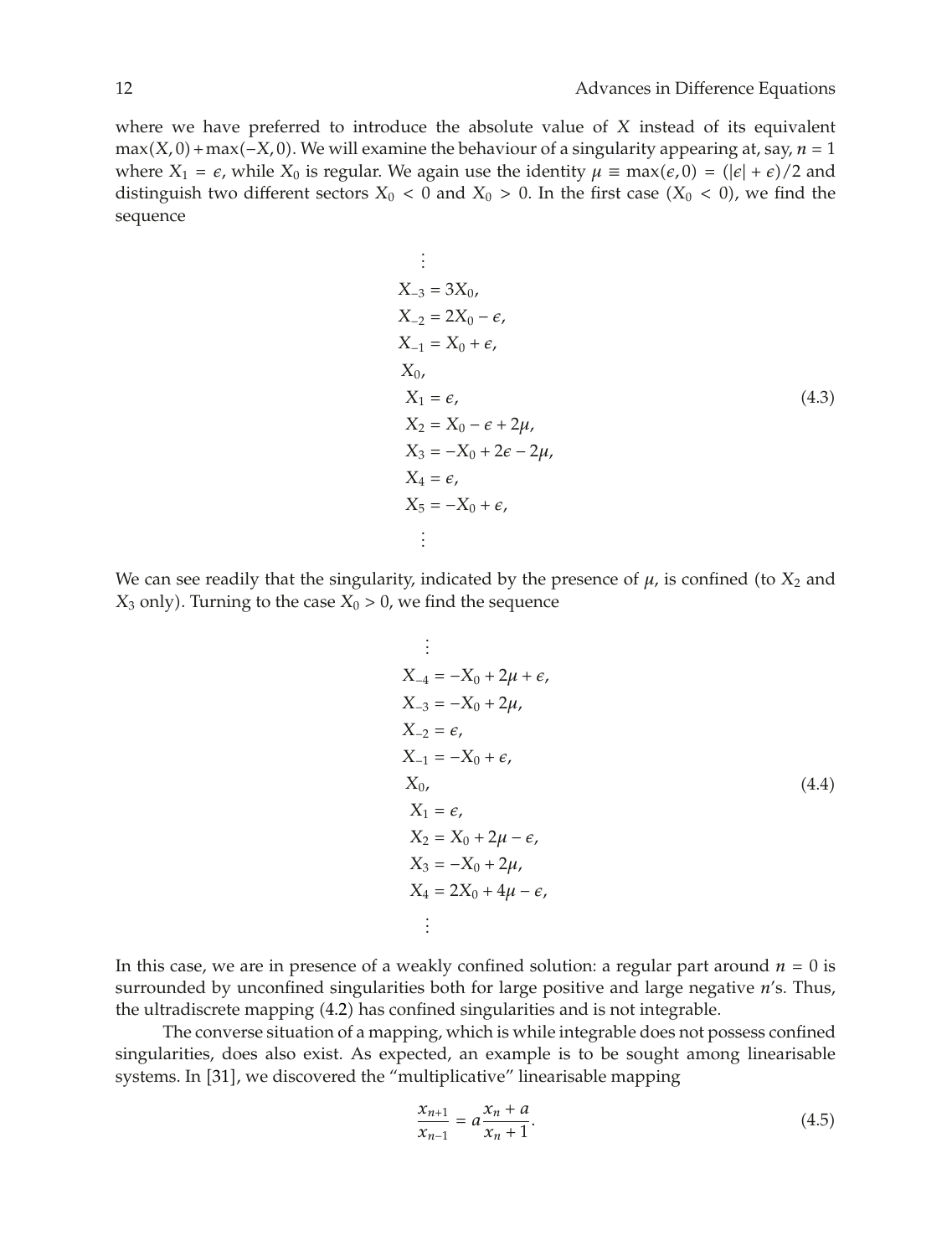Without loss of generality, the parameter *a* can be always taken larger than unity. (Indeed it suffices to reverse the direction of the evolution in which case  $a$  goes to  $1/a$ .) We can now ultradiscretise  $(4.5)$  to

$$
X_{n+1} = X_{n-1} + A + \max(X_n, A) - \max(X_n, 0),
$$
\n(4.6)

where  $A > 0$ . The complete description of the solution would require examining several sectors that exist, but in order to show that there exist unconfined singularities, it suffices to exhibit such a situation in one sector. It turns out that the case where  $X_0$  has a large negative value is one leading to unconfined singularities

$$
\begin{aligned}\n\vdots \\
X_{-4} &= -X_0 - 4A, \\
X_{-3} &= -4A + \epsilon, \\
X_{-2} &= X_0 - 2A, \\
X_{-1} &= -2A + \epsilon, \\
X_0, \\
X_1 &= \epsilon, \\
X_2 &= X_0 + 2A - \mu, \\
X_3 &= 2A + \epsilon, \\
X_4 &= X_0 + 3A - \mu, \\
X_5 &= 4A + \epsilon, \\
X_6 &= X_0 + 4A - \mu, \\
X_7 &= 6A + \epsilon, \\
\vdots\n\end{aligned}
$$
\n(4.7)

We remark readily that while for negative indices the solution is regular, a singularity, mediated by *μ*, appears for positive *n*'s and is never confined.

While some progress towards a Nevanlinna-like theory for ultradiscrete systems has been recently accomplished [38], it is clear that more work is necessary before we can be sure where we stand concerning ultradiscrete integrability.

# **5. Conclusion**

In the light of the examples analysed in the previous section, we can now present our ideas and beliefs on integrability and its detection. A perfect criterion of integrability would in theory be both necessary and sufficient. However, no real-life integrability criterion meets these stringent requirements. This has also to do with the loose definition of "integrability" which in some cases is used in lieu of "linearisability" or even "solvability."

In the continuous domain, the "Painlevé" criterion is of unmatched success. Systems integrable through spectral methods have the Painlevé property and its rigorous detection constitutes a reliable integrability predictor. It goes without saying that the practical implementations of singularity analysis [39], known as the "Painlevé test," offer no such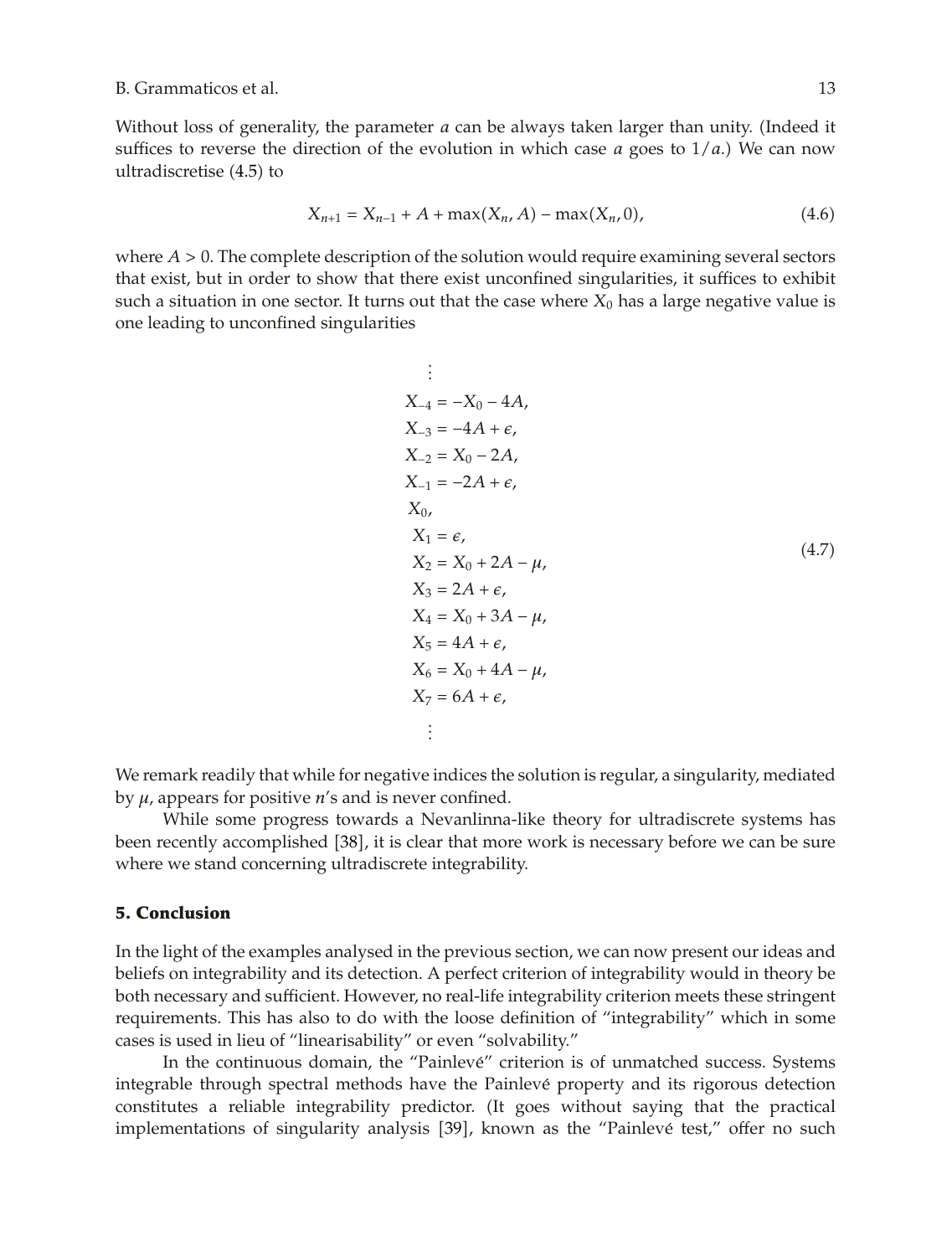guarantees: they may miss some critical singularities to say nothing of the complexity of the task which sometimes leads to incomplete applications of the test and erroneous conclusions.) If one extends the notion of integrability so as to include systems integrable through linearisation or quadratures, then the relation to the Painlevé property is lost and the Painlevé criterion is violated by these systems.

In the case of discrete systems, the situation is more complicated. Integrability is not conditioned by the local singularity behaviour which explains why the singularity confinement test is not sufficient and one must consider the growth properties of the solution. While the algebraic entropy techniques furnish a successful test, the ideal discrete analogue of the Painlevé property is still lacking. Perhaps something along the lines of the Sakai approach [40] for the derivation of the discrete Painlevé equations could provide the answer. Just as in the continuous case, systems which are integrable through spectral method possess the singularity confinement property while the linearisable systems do not. The main difference here is that the algebraic entropy techniques constitute a reliable linearisability detector with a few precautions as to the class of transformations allowed.

Finally, the ultradiscrete case is even less well understood. As we have shown here, there exist ultradiscrete systems with confined singularities (in the sense of Joshi and Lafortune) and which are nonintegrable. Conversely, some systems integrable through linearisation do not have confined singularities, in perfect parallel to the discrete situation. What is more worrisome here is that there exists at least one example [20] of a linearisable system which possesses an explicit invariant and still has unconfined singularities. In the ultradiscrete case, the notion of integrability through spectral methods is not yet well established. Thus we cannot make any claims concerning the confinement properties of such systems. Another difficulty has to do with the linearisable character which is assessed through the relation of the ultradiscrete system to its discrete parent and not in an intrinsic way. Moreover, the study of the growth properties of ultradiscrete systems (in particular through the equivalent of Nevanlinna theory) is at its initial phase. We hope that all these open questions will find some answers in the next few years.

#### **References**

- [1] M. D. Kruskal, A. Ramani, and B. Grammaticos, "Singularity analysis and its relation to complete, partial and nonintegrability," in *Partially Integrable Evolution Equations in Physics (Les Houches, 1989)*, R. Conte and N. Boccora, Eds., vol. 310 of *NATO Advanced Science Institutes Series C*, pp. 321–372, Kluwer Academic Publishers, Dordrecht, The Netherlands, 1990.
- 2 H. Poincare,´ *Les Methodes Nouvelles de la M ´ ecanique C ´ eleste ´* , Gauthier-Villars, Paris, France, 1892.
- [3] P. Painlevé, "Sur les équations différentielles du premier ordre," Comptes Rendus de l'Académie des *Sciences*, vol. 107, pp. 221–224 , 320–323, 724–726, 1888.
- [4] P. Painlevé, "Sur les équations différentielles du second ordre et d'ordre supérieur dont l'intégrale générale est uniforme," Acta Mathematica, vol. 25, no. 1, pp. 1–85, 1902.
- [5] R. Garnier, "Sur des équations différentielles du troisième ordre dont l'intégrale générale est uniforme et sur une classe d'équations nouvelles d'ordre supérieur dont l'intégrale générale a ses points critiques fixes," Annales Scientifiques de l'École Normale Supérieure, vol. 29, pp. 1–126, 1912.
- [6] A. Ramani, B. Grammaticos, and T. Bountis, "The Painlevé property and singularity analysis of integrable and nonintegrable systems," *Physics Reports*, vol. 180, no. 3, pp. 159–245, 1989.
- [7] C. M. Cosgrove and G. Scoufis, "Painlevé classification of a class of differential equations of the second order and second degree," *Studies in Applied Mathematics*, vol. 88, no. 1, pp. 25–87, 1993.
- [8] C. M. Cosgrove, "All binomial-type Painlevé equations of the second order and degree three or higher," *Studies in Applied Mathematics*, vol. 90, no. 2, pp. 119–187, 1993.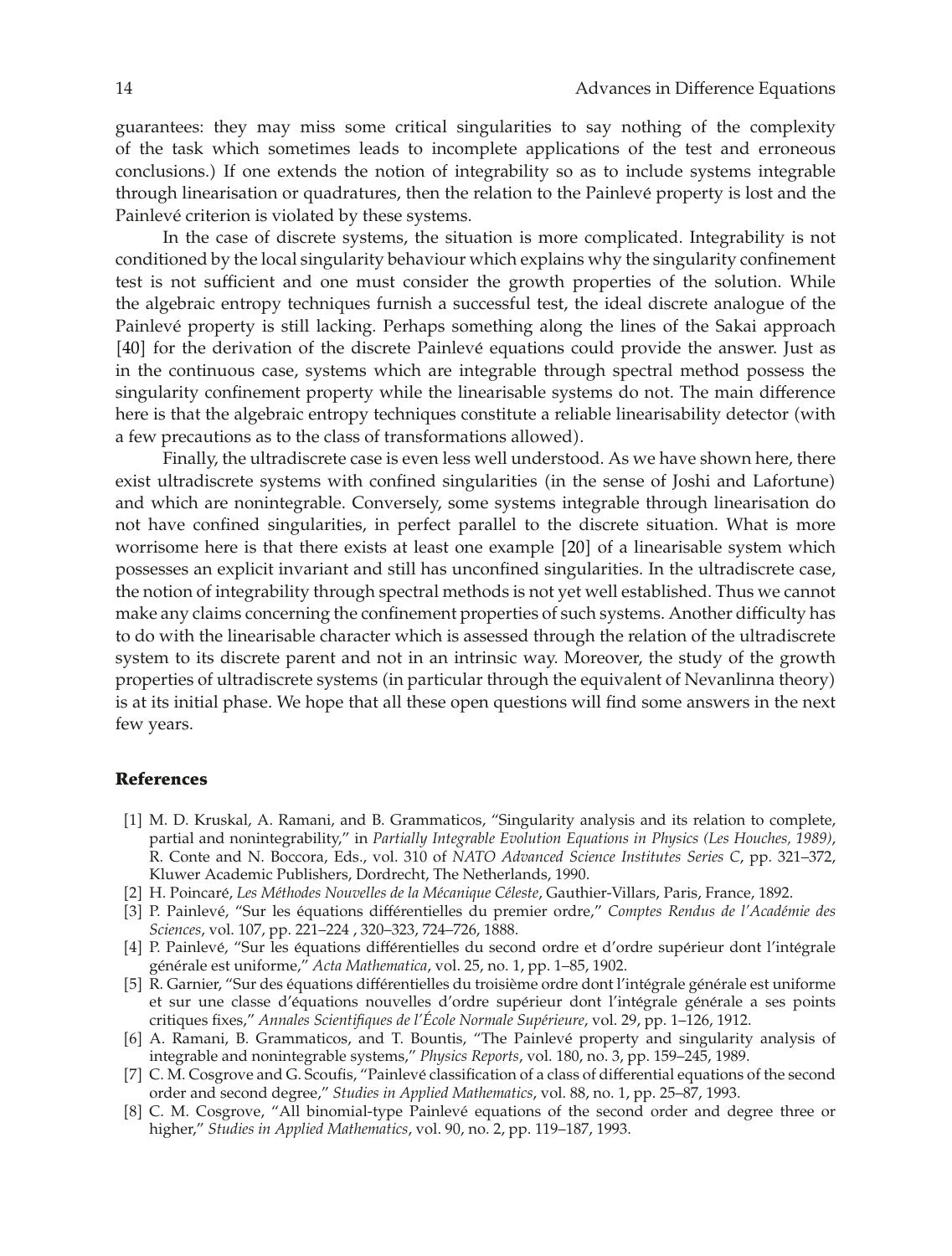- 9 M. D. Kruskal, "Flexibility in applying the Painleve test," in ´ *Painleve Transcendents: Their Asymptotics ´ and Physical Applications (Sainte-Adele, PQ, 1990) `* , D. Levi and P. Winternitz, Eds., vol. 278 of *NATO Advanced Science Institutes Series B: Physics*, pp. 187–195, Plenum Press, New York, NY, USA, 1992.
- 10 A. Ramani, B. Grammaticos, and S. Tremblay, "Integrable systems without the Painleve property," ´ *Journal of Physics A*, vol. 33, no. 15, pp. 3045–3052, 2000.
- [11] B. Grammaticos, A. Ramani, and V. Papageorgiou, "Do integrable mappings have the Painlevé property?" *Physical Review Letters*, vol. 67, no. 14, pp. 1825–1828, 1991.
- 12 B. Grammaticos and A. Ramani, "Discrete Painleve equations: a review," in ´ *Discrete Integrable Systems*, B. Grammaticos, Y. Kosmann-Schwarzbach, and T. Tamizhmani, Eds., vol. 644 of *Lecture Notes in Physics*, pp. 245–321, Springer, Berlin, Germany, 2004.
- 13 A. Ramani, B. Grammaticos, and J. Hietarinta, "Discrete versions of the Painleve equations," ´ *Physical Review Letters*, vol. 67, no. 14, pp. 1829–1832, 1991.
- [14] B. Grammaticos and A. Ramani, "The hunting for the discrete Painlevé equations," Regular & Chaotic *Dynamics*, vol. 5, no. 1, pp. 53–66, 2000.
- 15 J. Hietarinta and C. M. Viallet, "Singularity confinement and chaos in discrete systems," *Physical Review Letters*, vol. 81, no. 2, pp. 325–328, 1998.
- [16] M. J. Ablowitz, R. Halburd, and B. Herbst, "On the extension of the Painlevé property to difference equations," *Nonlinearity*, vol. 13, no. 3, pp. 889–905, 2000.
- [17] B. Grammaticos, T. Tamizhmani, A. Ramani, and K. M. Tamizhmani, "Growth and integrability in discrete systems," *Journal of Physics A*, vol. 34, no. 18, pp. 3811–3821, 2001.
- 18 T. Tokihiro, D. Takahashi, J. Matsukidaira, and J. Satsuma, "From soliton equations to integrable cellular automata through a limiting procedure," *Physical Review Letters*, vol. 76, no. 18, pp. 3247–3250, 1996.
- 19 N. Joshi and S. Lafortune, "How to detect integrability in cellular automata," *Journal of Physics A*, vol. 38, no. 28, pp. L499–L504, 2005.
- 20 B. Grammaticos, A. Ramani, K. M. Tamizhmani, T. Tamizhmani, and A. S. Carstea, "Do integrable cellular automata have the confinement property?" *Journal of Physics A*, vol. 40, no. 30, pp. F725–F735, 2007.
- 21 A. Ramani, B. Dorizzi, and B. Grammaticos, "Painleve conjecture revisited," ´ *Physical Review Letters*, vol. 49, no. 21, pp. 1539–1541, 1982.
- 22 B. Dorizzi, B. Grammaticos, and A. Ramani, "Explicit integrability for Hamiltonian systems and the Painlevé conjecture," *Journal of Mathematical Physics*, vol. 25, no. 3, pp. 481–485, 1984.
- 23 B. Grammaticos, A. Ramani, and P. Winternitz, "Discretizing families of linearizable equations," *Physics Letters A*, vol. 245, no. 5, pp. 382–388, 1998.
- 24 E. L. Ince, *Ordinary Differential Equations*, Dover, New York, NY, USA, 1956.
- 25 S. Lafortune, B. Grammaticos, and A. Ramani, "Discrete and continuous linearizable equations," *Physica A*, vol. 268, no. 1-2, pp. 129–141, 1999.
- [26] A. Ramani, Y. Ohta, and B. Grammaticos, "Discrete integrable systems from continuous Painlevé equations through limiting procedures," *Nonlinearity*, vol. 13, no. 4, pp. 1073–1085, 2000.
- [27] J. Chazy, "Sur les équations différentielles du troisième ordre et d'ordre supérieur dont l'intégrale générale a ses points critiques fixes," Acta Mathematica, vol. 34, no. 1, pp. 317-385, 1911.
- 28 F. Calogero, "Why are certain nonlinear PDEs both widely applicable and integrable?" in *What is Integrability?* V. E. Zakharov, Ed., Springer Series in Nonlinear Dynamics, pp. 1–62, Springer, Berlin, Germany, 1991.
- 29 F. Calogero and A. Degasperis, *Spectral Transform and Solitons Vol. 1. Tools to Solve and Investigate Nonlinear Evolution Equations*, vol. 13 of *Studies in Mathematics and Its Applications*, North-Holland, Amsterdam, The Netherlands, 1982.
- 30 K. M. Tamizhmani, B. Grammaticos, and A. Ramani, "Do all integrable evolution equations have the Painlevé property?" Symmetry, Integrability and Geometry: Methods and Applications, vol. 3, article 073, 6 pages, 2007.
- [31] T. Tsuda, B. Grammaticos, A. Ramani, and T. Takenawa, "A class of integrable and nonintegrable mappings and their dynamics," *Letters in Mathematical Physics A*, vol. 82, no. 1, pp. 39–49, 2007.
- 32 Y. Ohta, K. M. Tamizhmani, B. Grammaticos, and A. Ramani, "Singularity confinement and algebraic entropy: the case of the discrete Painlevé equations," *Physics Letters A*, vol. 262, no. 2-3, pp. 152-157, 1999.